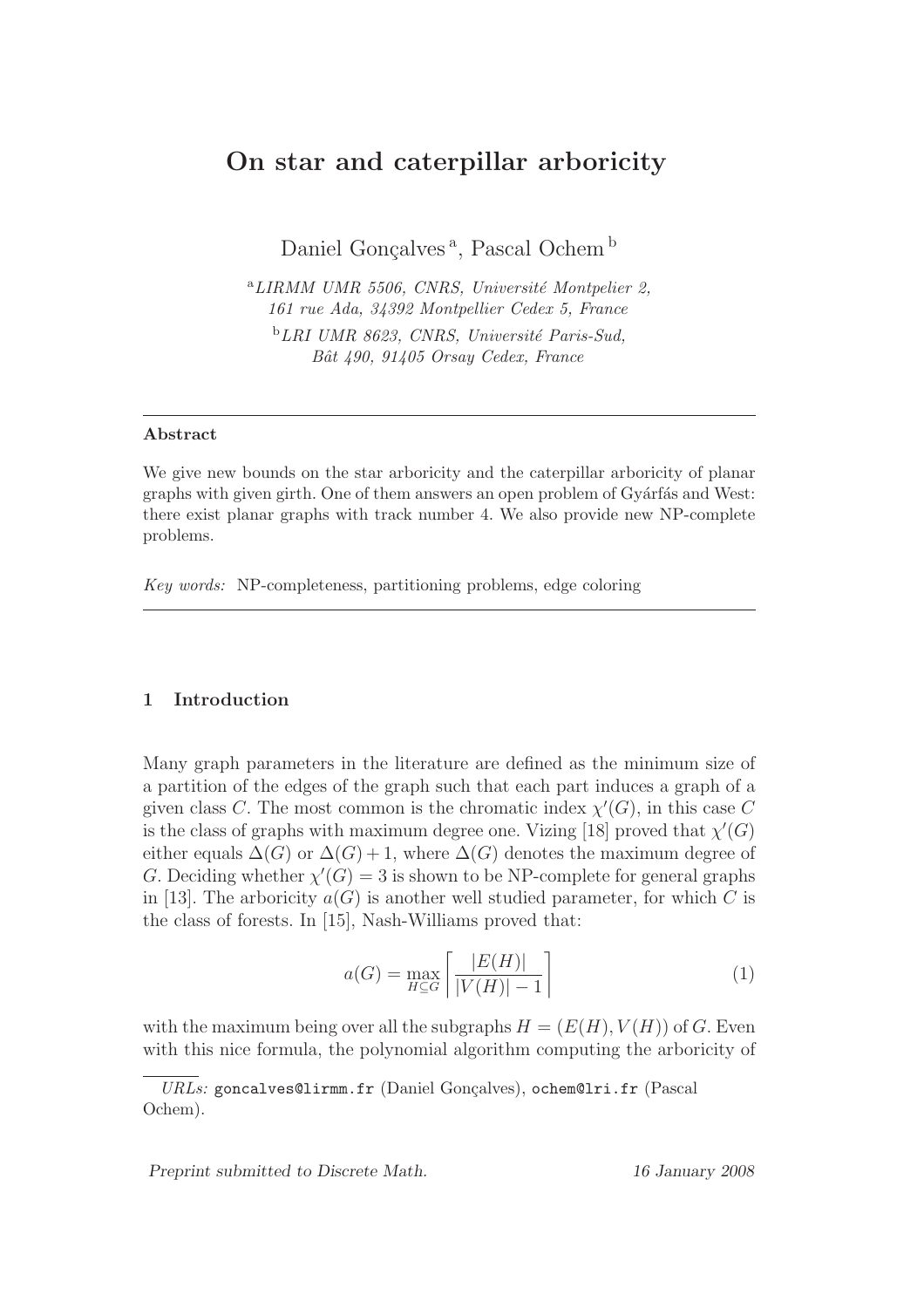a graph is not trivial [12]. Other similar parameters have been studied. A star is a tree of diameter at most two. A caterpillar is a tree whose non-leaf vertices form a path. For the *star arboricity*  $sa(G)$  and the *caterpillar arboricity*  $ca(G)$ , the corresponding class  $C$  is respectively the class of star forests and the class of caterpillar forests. Since stars are caterpillars which are trees, and since trees are easily partitionable into two star forests, we have the following two inequalities for any graph G.

$$
sa(G) \ge ca(G) \ge a(G)
$$
\n<sup>(2)</sup>

$$
2a(G) \ge sa(G) \tag{3}
$$

A proper vertex coloring of a graph is acyclic if there is no bicolored cycle. Let  $\chi_a(G)$  denote the acyclic chromatic number of a graph G. Hakimi *et al.* [11] showed the following relation between  $\chi_a(G)$  and  $sa(G)$ .

## **Theorem 1 (Hakimi** et al.) For any graph G, we have  $\chi_a(G) > sa(G)$ .

Other interesting graph parameters include the track number  $t(G)$  [10,14] and the subchromatic index  $\chi'_{sub}(G)$  [6]. For the track number, C is the class of interval graphs. For the subchromatic index,  $C$  is the class of graphs whose connected components are stars or triangles. Notice that the class of trianglefree interval graphs is equivalent to the class of caterpillar forests. Thus, if G is triangle-free, then  $t(G) = ca(G)$  and  $\chi'_{sub}(G) = sa(G)$ .

Given a tree  $T$ , a  $T$ -free forest is a forest without subgraphs isomorphic to T. For example, the  $P_n$ -free forests and the  $K_{1,n}$ -free forests correspond to, respectively, the forests with diameter at most  $n-2$  and to the forests with degree at most  $n-1$ . Given a tree T, the T-free arboricity  $T$ -fa(G) of a graph  $G$  is the minimum number of T-free forests needed to cover the edges of  $G$ . In this case  $C$  is the class of T-free forests. Using this terminology, we can redefine some of the parameters we introduced. For  $n \geq 2$ , let  $S_n$  be the tree arised from  $K_{1,n}$  by subdividing each edge once. The chromatic index, the star arboricity, and the caterpillar arboricity correspond to, respectively, the  $P_3$ -free arboricity, the  $P_4$ -free arboricity, and the  $S_3$ -free arboricity.

If a tree  $T_1$  is a subtree of a tree  $T_2$ , then  $T_1$ - $fa(G) \geq T_2$ - $fa(G)$ . So, the poset of trees produces a poset of arboricities. For example, since  $P_4 \subset S_2 \subset S_3 \subset$  $\cdots \subset S_n$ , we have  $P_4$ - $fa(G) \geq S_2$ - $fa(G) \geq S_3$ - $fa(G) \geq \cdots \geq S_n$ - $fa(G)$ , for any graph G.

In [11], it is proved that deciding whether a graph G, satisfies  $sa(G) \leq 2$  is NP-complete. We obtain the same result for a very restricted graph class.

**Theorem 2** For any  $q > 3$ , deciding whether a bipartite planar graph G with girth at least g and maximum degree 3 satisfies  $sa(G) \leq 2$  is NP-complete.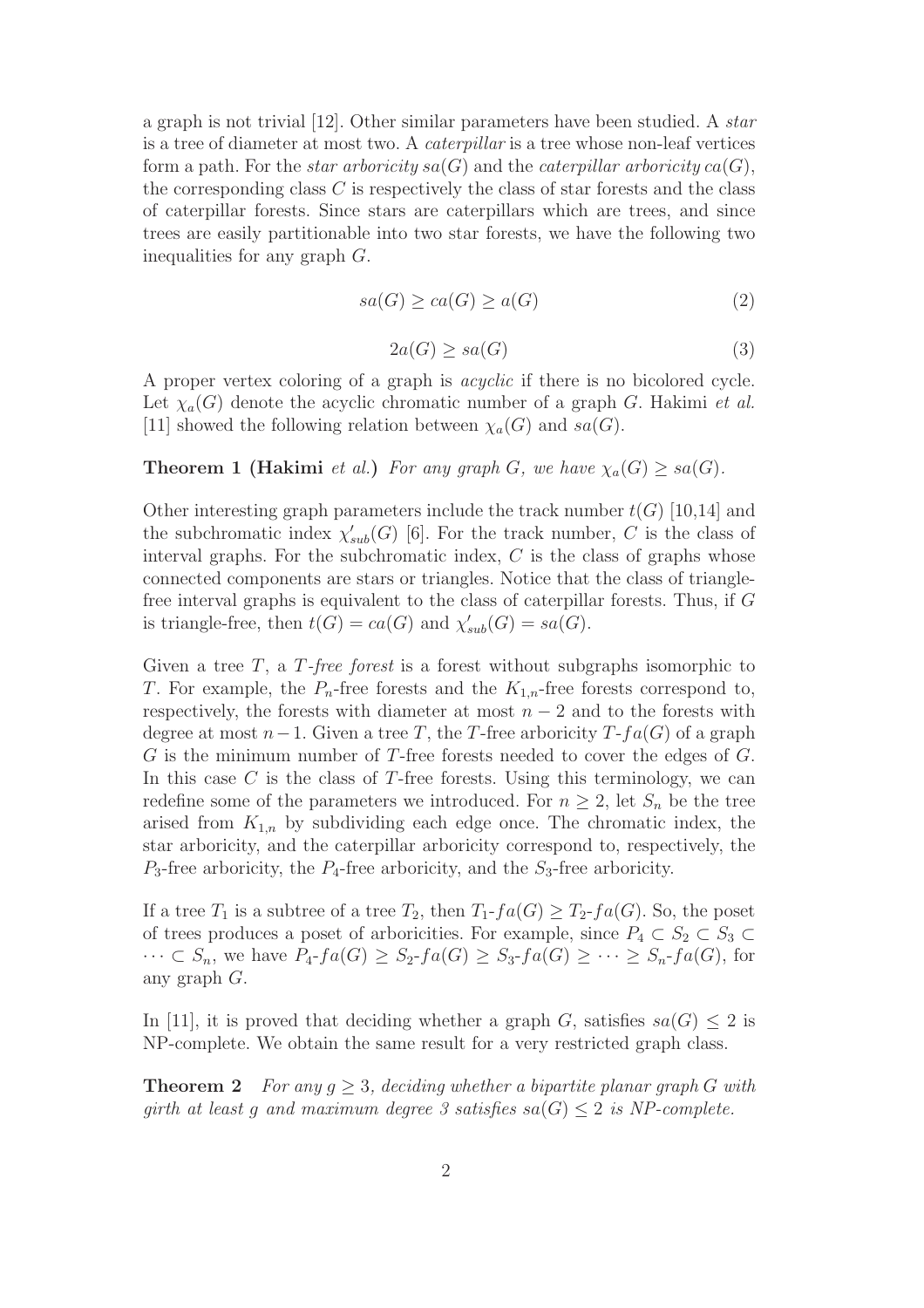This implies that there exist planar graphs of arbitrarily large girth with star arboricity at least 3. This lower bound is tight for  $g \geq 7$ . Since planar graphs of girth  $g \geq 7$  are acyclically 3-colorable [2], their star arboricity is at most 3 by Theorem 1.

As we already mentioned, if G is triangle-free, then  $sa(G) = \chi'_{sub}(G)$ . So, this theorem answers a question of Fiala and Le [6].

**Corollary 3** Deciding whether a planar graph G satisfies  $\chi'_{sub}(G) \leq 2$  is NPcomplete.

Let us denote by  $L(G)$  the line graph of G and by  $\mathcal L$  the class of line graphs of "planar bipartite graphs with maximum degree three and girth at least six". Notice that graphs in  $\mathcal L$  are planar with maximum degree four and line graphs of bipartite graphs, thus perfect [3]. This class of graph is very restricted, it corresponds to planar  $(K_{1,3}, K_4, K_4^-, C_4,$  odd-hole)-free graphs. The complexity of determining the subchromatic number of a graph is an interesting question. Deciding whether a graph G satisfies  $\chi_{sub}(G) \leq 2$  is NP-complete if G is planar  $[8]$  or if G is perfect [4]. Theorem 2 shows that it is also the case for perfect planar graphs since  $\chi'_{sub}(G) = \chi_{sub}(L(G)).$ 

Corollary 4 Deciding whether a graph  $G \in \mathcal{L}$  satisfies  $\chi_{sub}(G) \leq 2$  is NPcomplete.

A graph is 2-degenerate if all of its subgraphs contain a vertex of degree at most 2.

Theorem 5 Deciding whether a 2-degenerate bipartite planar graph G satisfies  $sa(G) \leq 3$  is NP-complete.

Shermer [17] proved that it is NP-complete to decide whether a graph  $G$  has caterpillar arboricity 2. We generalize here his result to  $S_n$ -free arboricity and consider more restricted graph classes.

Theorem 6 The following problems are NP-complete :

- (1) For every  $n \geq 2$ , deciding whether a 2-degenerate bipartite planar graph G satisfies  $S_n$ - $fa(G) \leq 3$ .
- (2) For every  $n \geq 3$ , deciding whether a 2-degenerate bipartite planar graph G of girth  $g \geq 6$  satisfies  $S_n$ -fa(G)  $\leq 2$ .

Theorem 6.1 implies the existence of bipartite planar graphs with caterpillar arboricity four and, as we already mentioned, the track number of a trianglefree graph equals its caterpillar arboricity. It is proved in [10] that deciding whether a graph G has track number  $t(G) \leq k$  is NP-complete for  $k = 2$  and conjectured that it is also the case for higher  $k$ . Here we proved that it is the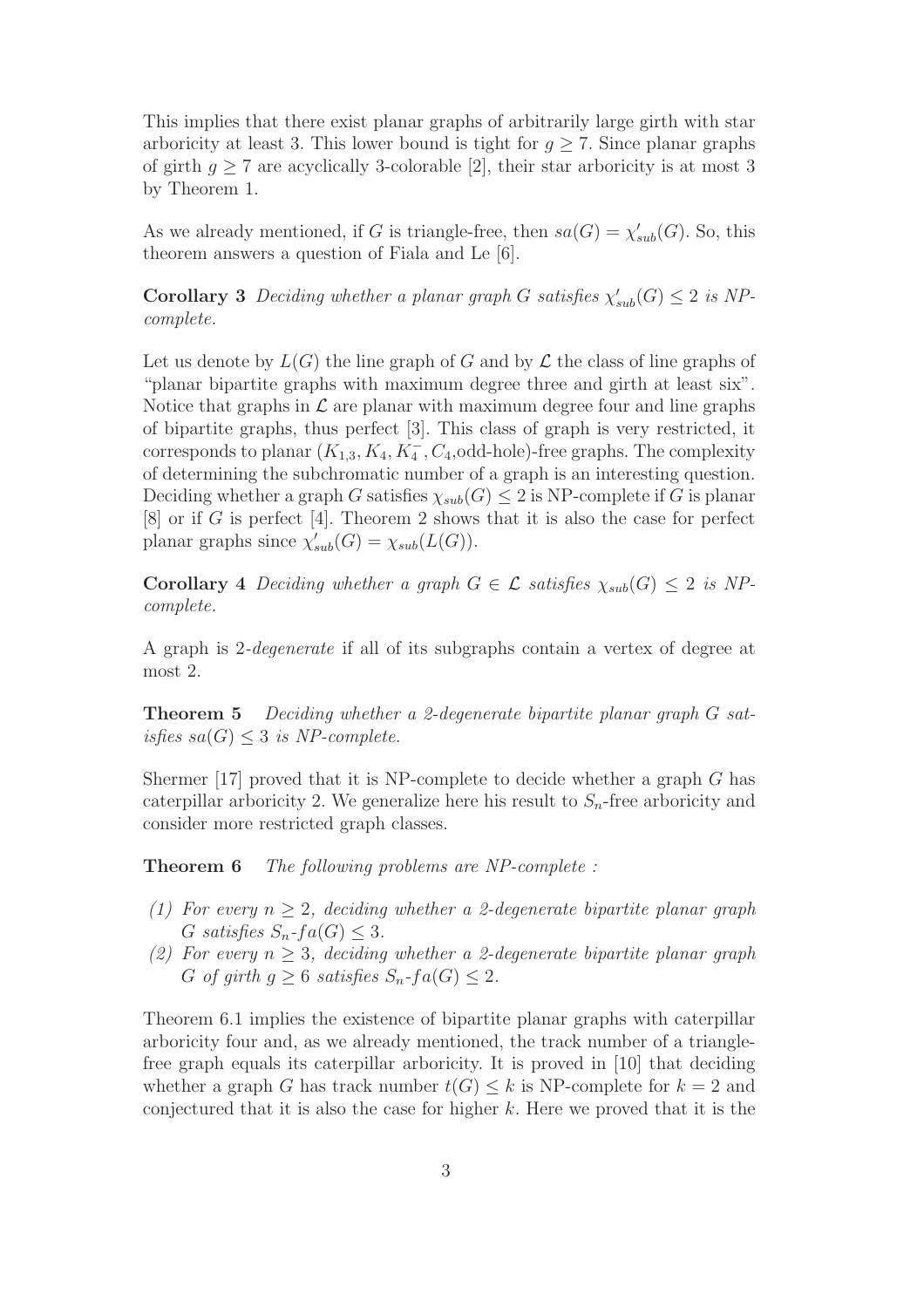case for a restricted family of graphs and for  $k = 2$  or 3.

Corollary 7 It is NP-complete to decide whether a 2-degenerate bipartite planar graph G satisfy  $t(G) \leq 2$  (resp.  $t(G) \leq 3$ ).

The *interval number*  $i(G)$  is the smallest k such that every vertex of the graph  $G$  can be represented as a set of at most  $k$  intervals of a line and there is an edge uv iff the segments of u and v intersect. Scheinerman and West  $[16]$ proved that the interval number of planar graphs is at most 3 and the first author [9] proved that the caterpillar arboricity of planar graphs is at most 4. This implies that the maximum track number of planar graphs is either 3 or 4. In [14], Kostochka and West proved that the maximum track number of outerplanar graphs equals their maximum interval number, 2. We can deduce from Theorem 6.1 that this is not the case for planar graphs, which answers an open question of Gyárfás and West [10].

Corollary 8 There exist bipartite planar graphs with track number four.

Theorem 6.2 implies that there exist planar graphs of girth  $q \geq 6$  with caterpillar arboricity at least three. The next theorem shows that this lower bound is tight.

**Theorem 9** For any planar graph G with girth  $g \geq 6$ ,  $ca(G) \leq 3$ .

Contrarily to the star arboricity, the caterpillar arboricity of planar graphs with sufficiently large girth is two.

**Theorem 10** For any planar graph G with girth  $g \ge 10$ ,  $ca(G) \le 2$ .

In the next section, we define the notion of  $T$ -fa coloring, which is needed in the proofs. Section 3 and 4 are devoted to the proofs of the upper bounds and of the NP-completeness results, respectively.

## 2 T-free arboricity and  $T$ - $fa$  coloring

We define the T-fa colorings for  $T = P_4$  and  $T = S_n$  with  $n \geq 2$ .

**Definition 11** For  $T = P_4$  (resp.  $T = S_n$  with  $n \ge 2$ ), a k-T-fa coloring of a graph G is a k-edge-coloring of G and a partial orientation of its edges such that:

- The graph induced by a color class is a T-free forest.
- If the edge uv is colored i and is oriented towards v, then v is a leaf in the  $i<sup>th</sup>$  forest  $F_i$  (the T-free forest induced by the edges colored i).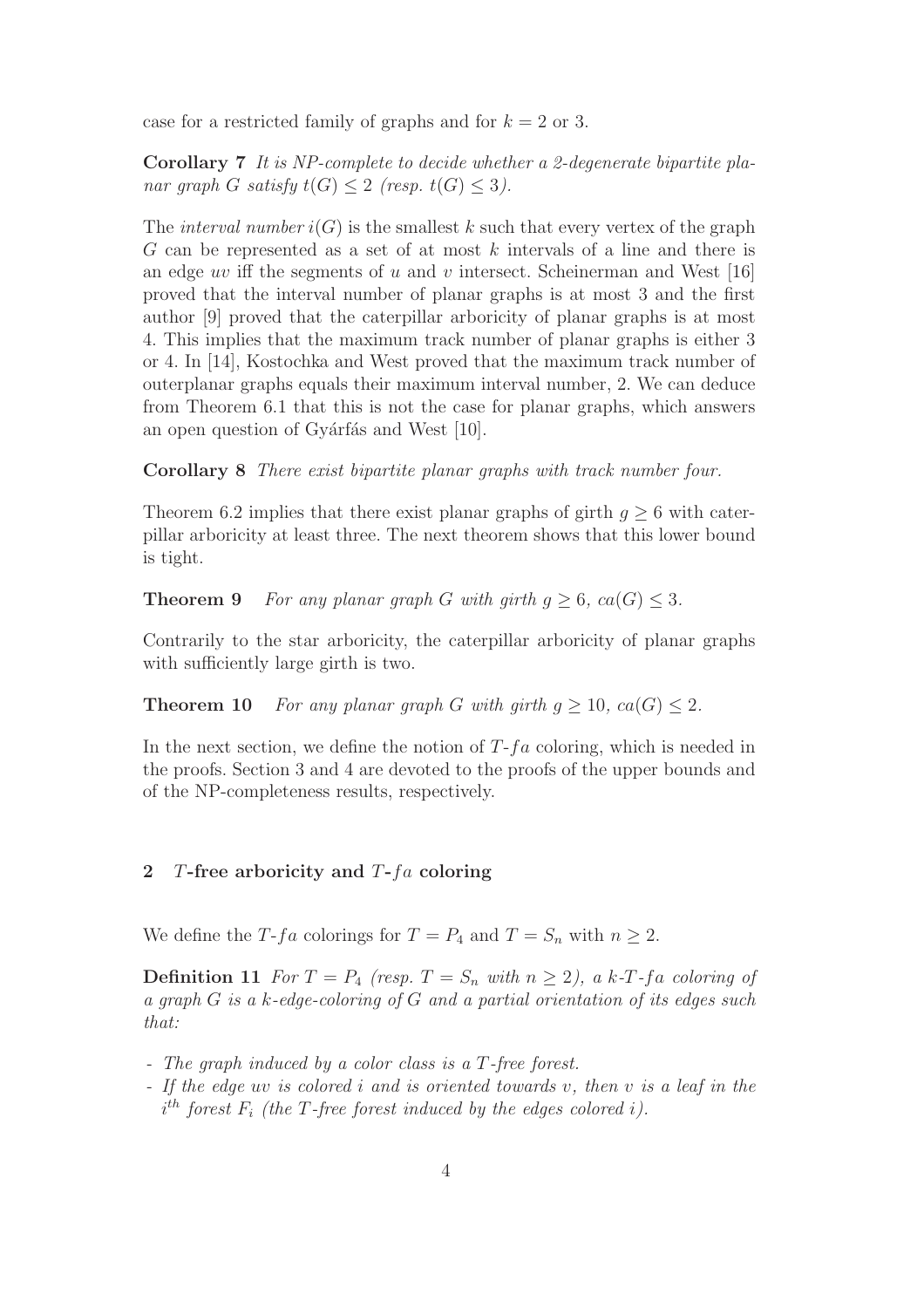- The graph induced by the unoriented edges has maximum degree 0 (resp.  $n-1$ ).

It is clear that if a graph G has a k-T-fa coloring, then  $T$ -fa(G)  $\leq k$  (by the first point of the definition). The reverse also holds. Indeed, given an edge partition of G into k T-free forests we can construct a  $k$ -T-fa coloring of G. For this, color each edge set with a given color and then orient to a leaf of  $F_i$ each edge of  $F_i$  incident to leaf. With this construction, any vertex  $v$  incident to an unoriented edge colored  $i$  is incident to another edge colored  $i$ . So, if there was a vertex incident to an (resp.  $n-1$ ) unoriented edge(s) colored i, this would contradict the "T-freeness" of the partition.

If the graph G is  $k-T-fa$  colored, for each of its k forests, we distinguish two types of vertices. The ends, which have an incident arc in this forest oriented toward them, and the *inner vertices.* A  $k$ -T-fa coloring of G is *suitable* if every vertex of G is an end in at most one forest (*i.e.* is an inner vertex in  $k-1$  or  $k$  forests).

## 3 Upper bounds on the caterpillar arboricity

The maximum average degree  $mad(G)$  of a graph G is defined by  $mad(G)$  =  $\max\{2|E(H)|/|V(H)|, H\subseteq G\}$ . Since we consider planar graphs, we will use the following well known observation based on Euler's formula:

**Lemma 12** If G is a planar graph with girth at least g, then  $mad(G) < \frac{2g}{g-1}$  $\frac{2g}{g-2}$ .

Theorems 9 and 10 will be deduced, using this lemma, from a proposition of the form "every graph G of girth at least g with  $mad(G) < q = \frac{2g}{g-1}$  $\frac{2g}{g-2}$  has a suitable  $k-P-fa$  coloring". The proof of these propositions is based on the discharging method, as used in [1]. We consider a graph  $H$  of girth at least q that has no suitable coloring and is minimal for the subgraph partial order. This means that every proper subgraph  $H'$  of  $H$  has a suitable coloring.

First, we provide a set  $S$  of configurations that  $H$  cannot contain due to its minimality property. To show that a configuration  $C \in S$  is forbidden, we suppose that  $H$  contains  $C$  and then argue that any suitable coloring of some proper subgraph of  $H$  can be extended in a suitable coloring of the whole graph  $H$ , which is a contradiction. Then we have to prove that any graph K avoiding every configuration in S satisfies  $mad(K) \geq q$ . We assume that every vertex v is assigned an initial charge equal to its degree  $d(v)$  and define a discharging procedure that preserves the total charge of the graph. We show that if the discharging procedure is applied to a graph  $K$  avoiding  $S$ , then the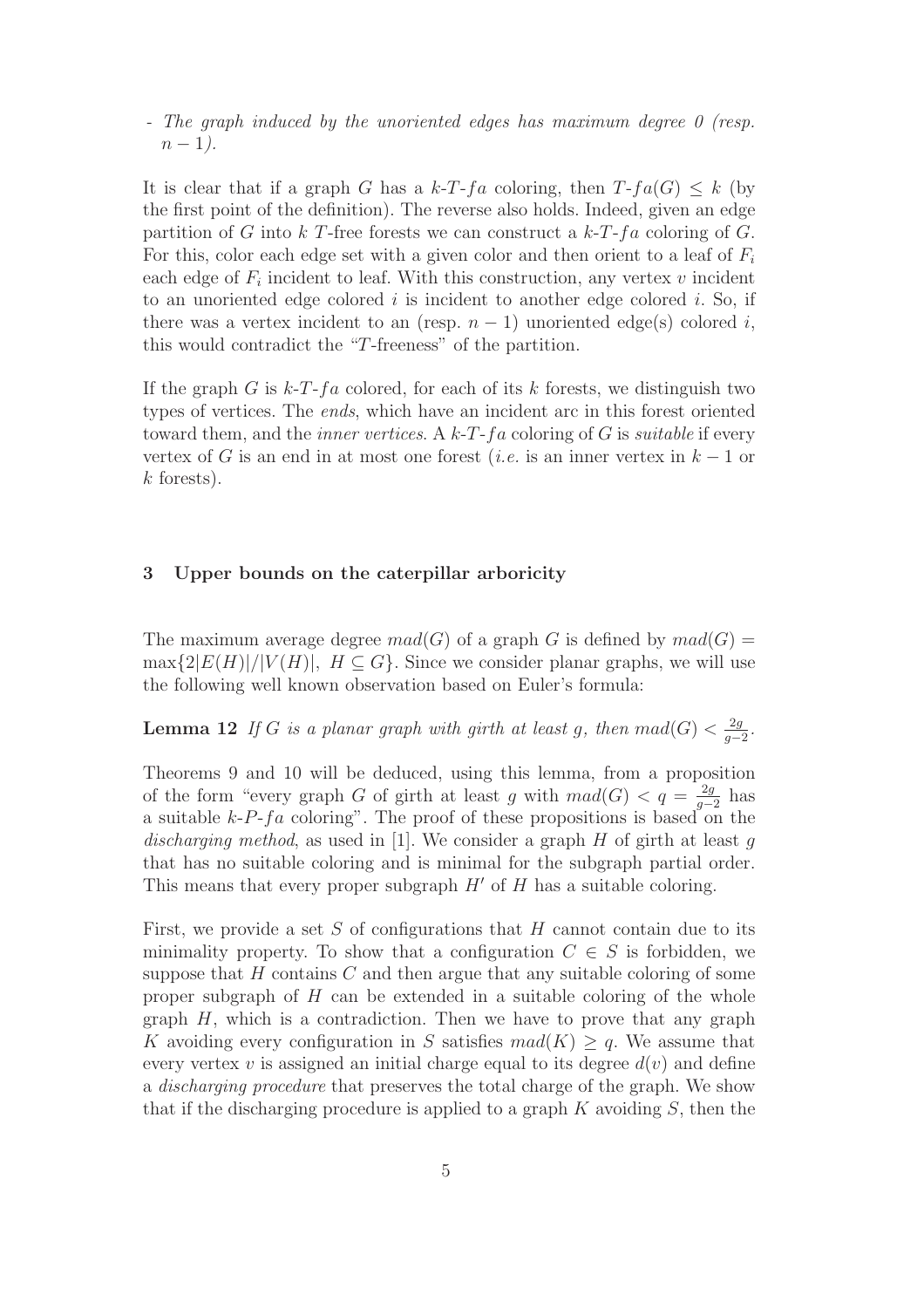final charge  $d^*(v)$  of every vertex  $v \in V(K)$  satisfies  $d^*(v) \geq q$ . We thus have

$$
mad(K) \ge \frac{2|E(K)|}{|V(K)|} = \frac{\sum_{v \in V(K)} d(v)}{|V(K)|} = \frac{\sum_{v \in V(K)} d^*(v)}{|V(K)|} \ge \frac{q|V(K)|}{|V(K)|} = q.
$$

In every figure depicting forbidden configurations, every neighbor of a "white" vertex is drawn, whereas a "black" vertex may have other neighbors in the graph. Two or more black vertices may coincide in a single vertex, provided they do not share a common white neighbor.

It is for example clear that for  $k > 2$ , if H is a minimal graph having no suitable  $k-S_3-fa$  coloring, then its minimum degree is at least 2. If there was a 1-vertex v we could easily extend any suitable  $k-S_3-f_a$  coloring of  $H\backslash \{v\}$ .

## 3.1 Proof of Theorem 9

**Lemma 13** Let  $H$  be a minimal graph of girth at least  $6$  having no suitable 3-S<sub>3</sub>-fa coloring. Then H does not contain a 2-vertex adjacent to a <sup> $\leq$ </sup>5-vertex.

**Proof.** Suppose that H contains a 2-vertex u adjacent to both a <sup>≤</sup>5-vertex v and a vertex w. Consider a suitable coloring of  $H \setminus \{u\}$  into three forests  $F_1$ ,  $F_2, F_3$ . In this coloring, the vertex v is an inner vertex in at least two forests and has degree at most 4 in  $H \setminus \{u\}$ . This implies that there is a forest, say  $F_1$ , in which v is an inner vertex and such that v is incident to at most 1 unoriented edges of  $F_1$ . The vertex w is an inner vertex in at least two forests. Let  $F_i$  be one of these forests with  $i \neq 1$ . Now we can extend the coloring to H by coloring the edges uv and uw respectively 1 and  $i$ , letting uv unoriented, and orienting uw towards u. This  $S_3$ -fa coloring is suitable since u is just an end in  $F_i$ .  $\Box$ 

We apply the following discharging rule to the graph  $H$  considered in Lemma 13: each <sup>≥</sup>6-vertex gives  $\frac{1}{2}$  to each of its 2-neighbors. Let us check that for every  $v \in V(H), d^*(v) \geq 3:$ 

-  $d(v) = 2$ : v has two <sup>2</sup>6-neighbors by Lemma 13, so  $d^*(v) = 2 + 2\frac{1}{2} = 3$ .  $d(v) = k, 3 \le k \le 5$ : the charge of v is unchanged, so  $d(v) = d^*(v) = k \ge 3$ . -  $d(v) = k \ge 6$ :  $d^*(v) \ge k - k\frac{1}{2} = \frac{k}{2} \ge 3$ .

This shows that the maximum average degree of a minimal graph of girth at least 6 having no suitable  $3-S_3-f_a$  coloring is at least 3. By Lemma 12, we thus have that every planar with girth at least 6 has a suitable  $3-S_3-f_a$  coloring, which proves Theorem 9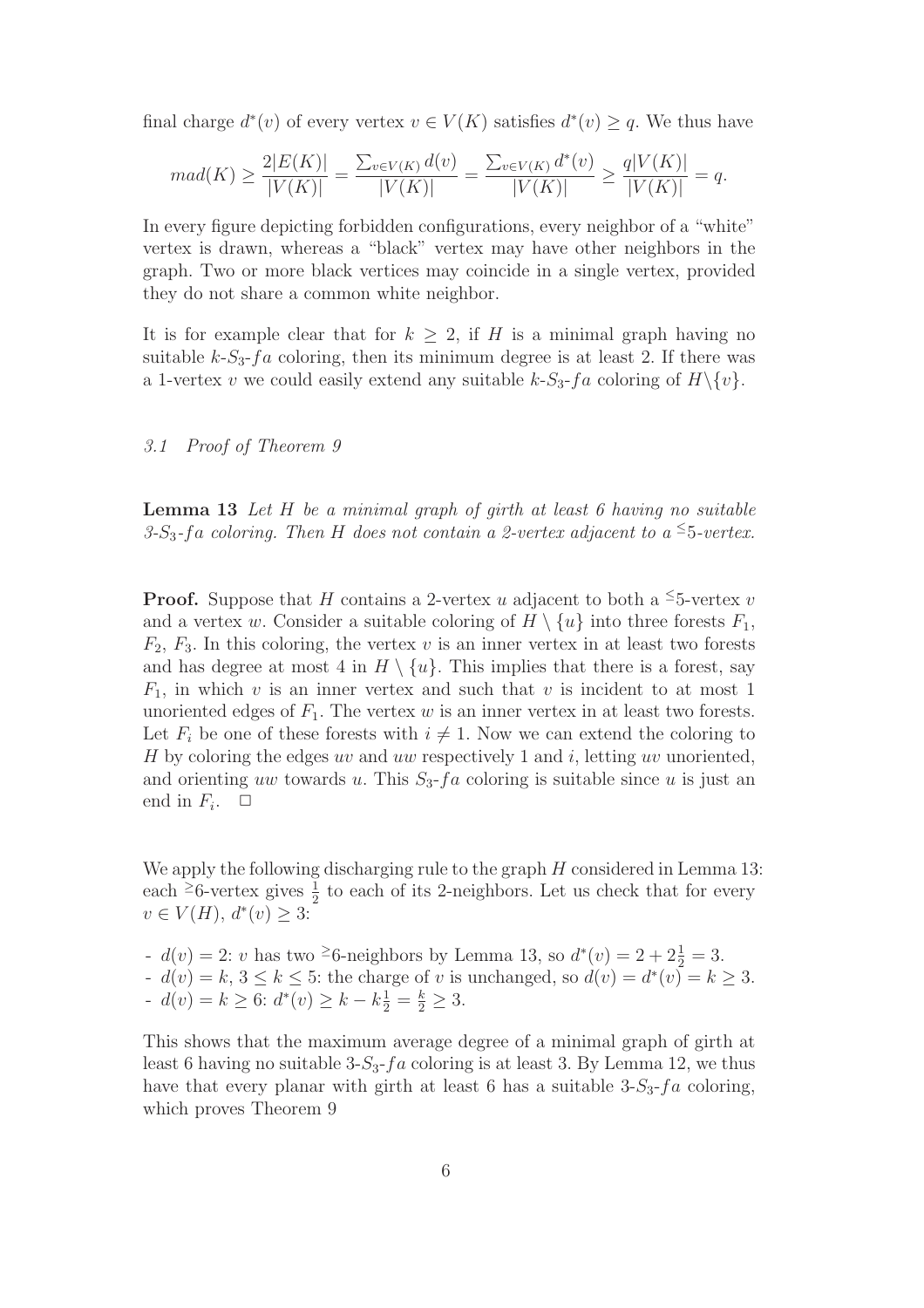#### 3.2 Proof of Theorem 10

Lemma 14 Let H be a minimal graph of girth at least 10 having no suitable  $2-S_3$ -fa coloring. Then H does not contain any of the configurations depicted in Figure 1.



Fig. 1. Forbidden configurations for Lemma 1.

**Proof.** We consider each of the configurations:

- (i) Suppose H contains the configuration (i) depicted in Figure 1. Consider a suitable 2-S<sub>3</sub>-fa coloring of  $H \setminus \{y\}$ . In every case, z is an inner vertex in some forest  $F_i$  such that z is incident to at most one non-oriented edge colored i. We can extend this coloring to H such that  $xy$  and  $yz$  are nonoriented, vx and xy get different colors, and yz gets color i.
- (ii) Suppose H contains the configuration (ii) depicted in Figure 1. Consider a suitable 2- $S_3$ - $fa$  coloring of the graph  $H'$  obtained from  $H$  by deleting the edge yz. We can always modify this coloring into a suitable  $2-S_3-f_a$  coloring of  $H'$  such that  $xy$  is non-oriented and there exist no monochromatic path connecting y to any  $u_i$ . In every case, z is an inner vertex in some forest  $F_i$ such that  $z$  is incident to at most one non-oriented edge colored i. We can extend this coloring to  $H$  such that  $yz$  is non-oriented and gets color  $i$ .

| ___ |  |  |
|-----|--|--|

A 3-vertex is weak if it has three 2-neighbors. A 2-vertex is weak if is adjacent to a 2-vertex or a weak 3-vertex. We apply the following discharging rules to the graph H considered in Lemma 14: each <sup>≥</sup>4-vertex gives  $\frac{1}{2}$  to its weak 2-neighbors and  $\frac{1}{4}$  to its non-weak 2-neighbors, each non-weak 3-vertex gives 1  $\frac{1}{4}$  to its 2-neighbors. Let us check that for every  $v \in V(H)$ ,  $d^*(v) \geq \frac{5}{2}$  $\frac{5}{2}$ :

- $d(v) = 2$ : if v is weak, then v has a <sup>2</sup>4-neighbor (see Figure 1.(i) and Figure 1.(ii) with  $m = 2$ , so  $d^*(v) = 2 + \frac{1}{2} = \frac{5}{2}$  $\frac{5}{2}$ . Otherwise v receives  $\frac{1}{4}$  from each neighbor, so  $d^*(v) \ge 2 + 2\frac{1}{4} = \frac{5}{2}$ .
- $d(v) = 3$ : if v is weak, then  $d^*(v) = d(v) = 3 > \frac{5}{2}$  $\frac{5}{2}$ . Otherwise v has at most two 2-neighbors, so  $d^*(v) \ge 3 - 2\frac{1}{4} = \frac{5}{2}$  $\frac{5}{2}$ .
- $-d(v) = 4$ : if v has four 2-neighbors, then its 2-neighbors are not weak (see Figure 1.(ii) with  $m = 3$ , so  $d^*(v) \geq 4 - 4\frac{1}{4} = 3 > \frac{5}{2}$  $\frac{5}{2}$ . Otherwise v has at most three 2-neighbors, so  $d^*(v) \geq 4 - 3\frac{1}{2} = \frac{5}{2}$  $\frac{5}{2}$ .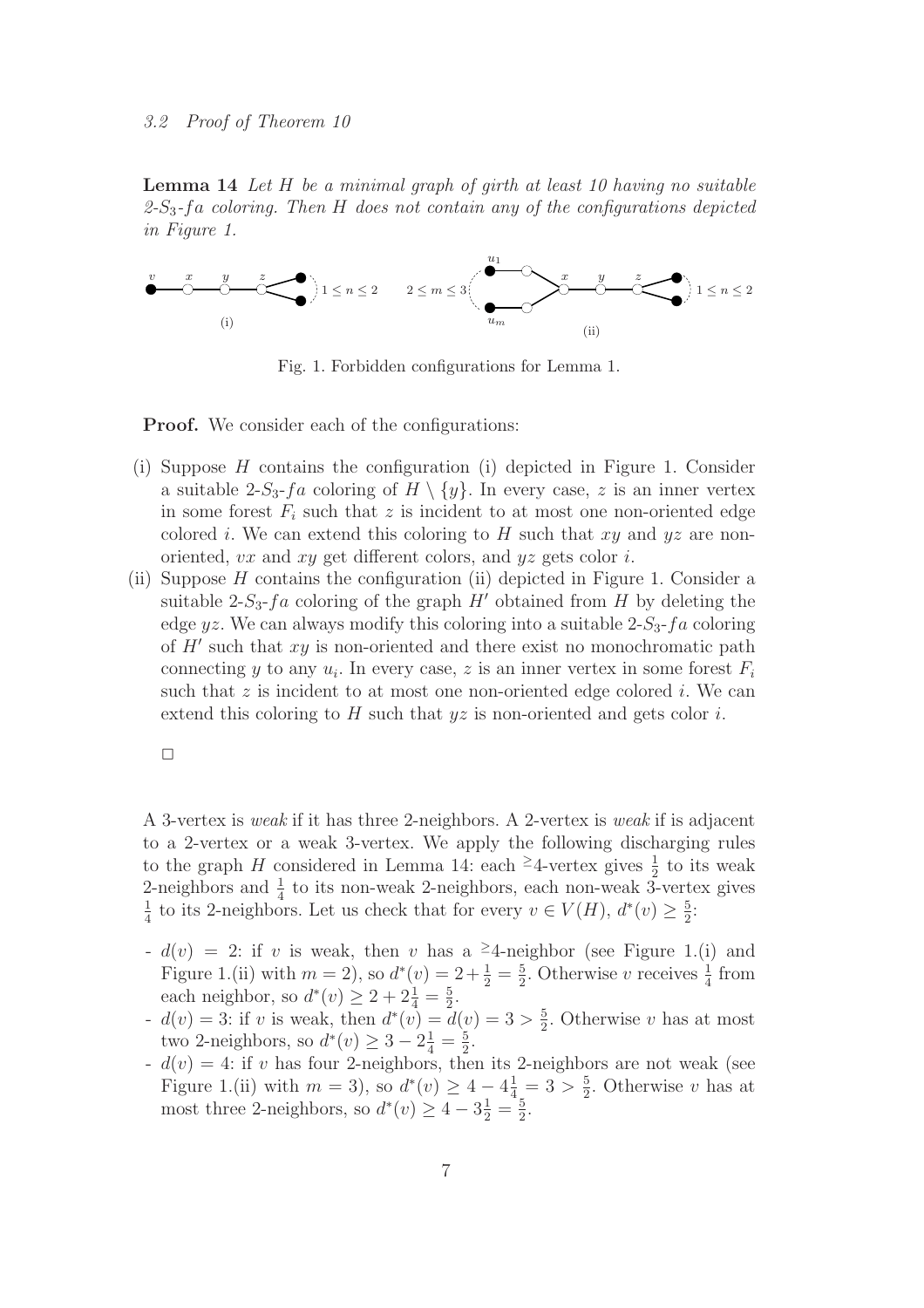-  $d(v) = k \ge 5$ :  $d^*(v) \ge k - k\frac{1}{2} = \frac{k}{2} \ge \frac{5}{2}$  $\frac{5}{2}$ .

This shows that the maximum average degree of a minimal graph of girth at least 10 having no suitable  $2-S_3-fa$  coloring is at least  $\frac{5}{2}$ . By Lemma 12, we thus have that every planar with girth at least 10 has a suitable  $2-S_3-fa$ coloring, which proves Theorem 10

## 4 NP-completeness results

Theorems 5 and 6.1 are each obtained by a polynomial reduction from the problem 3-colorability which is NP-complete on planar graphs with maximum degree 4 [7]. A *subcoloring* of a graph is a partition of its vertex set such that each part induces a disjoint union of cliques. Theorems 2 and 6.2 are each obtained by a polynomial reduction from the problem 2-subcolorability which is NP-complete on triangle-free planar graphs with maximum degree 4 [5,8]. Notice that on triangle-free graphs, a 2-subcoloring corresponds to a vertex partition into two graphs with maximum degree 1. Let us now describe the reductions for Theorems 5 and 6.1 (resp. Theorems 2 and 6.2). Given a planar graph (resp. a triangle-free planar graph)  $G$ , we construct a graph  $G'$ that belong to the class specified in the theorem as follows: we add a "vertex gadget" to every vertex  $v$  of  $G$  and replace every edge uv of  $G$  by an "edge gadget". The vertex gadget forces the  $v$  to be an inner vertex in at most one forest  $F_i$  for any  $k$ -T-fa coloring (with k and T as mentioned in the theorem). The edge gadget is such that  $G'$  is  $k$ -T-fa colorable if and only if G is 3-colorable (resp. 2-subcolorable). More precisely if G has a vertex coloring c, then G' has  $k-T-fa$  coloring such that every original vertex v is an inner vertex in  $F_{c(v)}$ , and conversely, if G' has a  $k$ -T-fa coloring such that every original vertex v is an inner vertex of  $F_i$ , then taking  $c(v) = i$  gives a vertex coloring of G.

4.1 Proof of Theorem 2



Fig. 2. The vertex gadget and its  $2-P_4$ -fa colorings.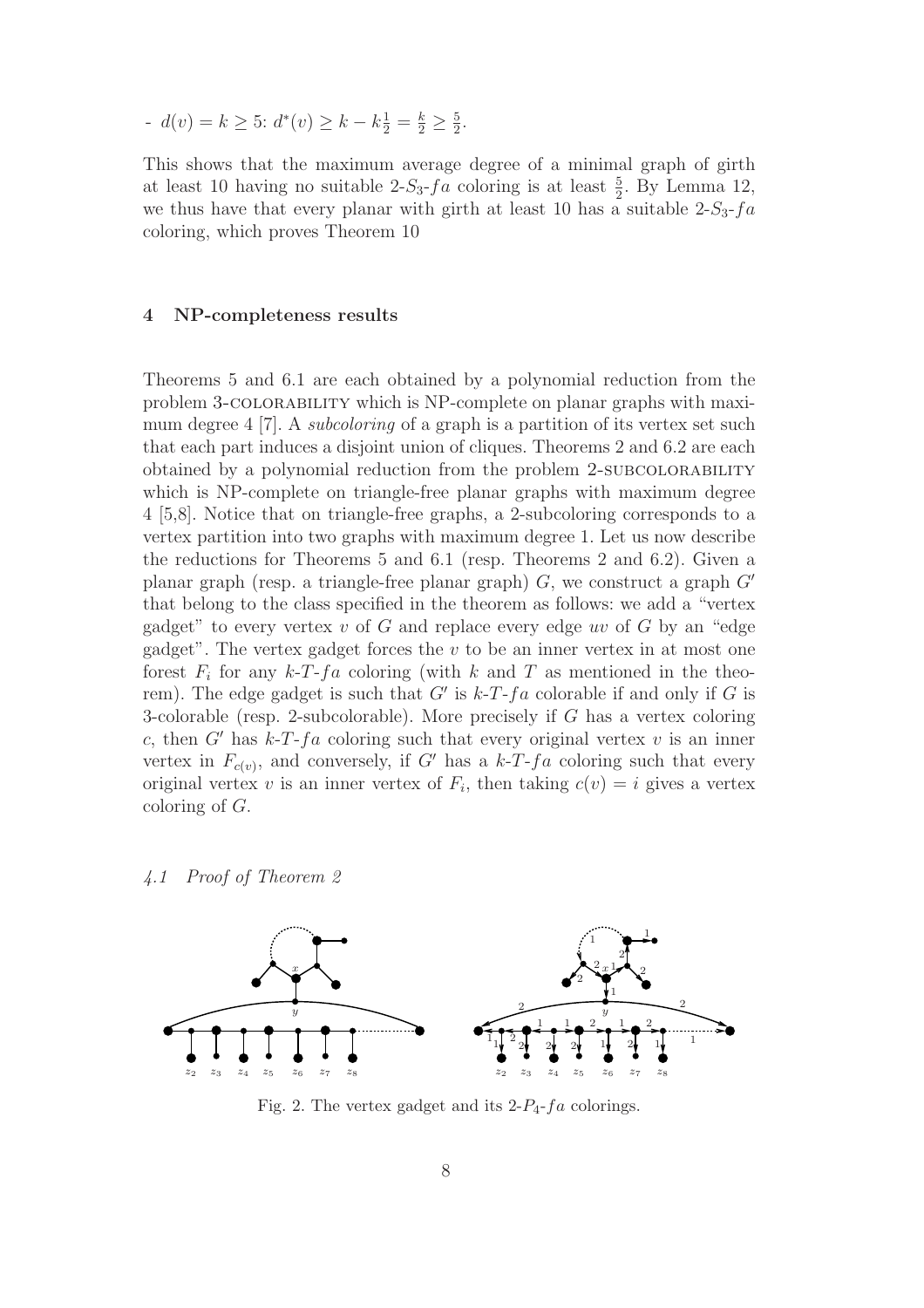Let  $C'_n$  (resp.  $P'_n$ ) be the graph obtained from the cycle  $C_n$  (resp. the path  $P_n$ ) by adding, for each vertex  $v \in V(C_n)$  (resp.  $v \in V(P_n)$ ), a new vertex  $v'$  and an edge  $vv'$ . Note that in a 2- $P_4$ - $fa$  coloring, if a vertex v of degree at least three has an incident edge oriented to  $v$  and colored 1, then all the remaining edges incident to  $v$  are colored 2 and are oriented from  $v$  to the other end. This implies that in any 2- $P_4$ - $fa$  coloring of  $C'_{2n}$  each vertex of degree one is incident to an edge oriented toward it. The vertex gadget is the graph depicted in Figure 2 obtained from  $C'_{2n}$  and  $P'_{18n-1}$ . This graph is bipartite and the size of the vertices in the figure indicate in which set of the bipartition they are. In any 2- $P_4$ - $fa$  coloring of the vertex gadget, the edge  $xy$  is oriented toward y. This imply that in any of these  $2-P_4$ -fa colorings there is a  $i \in \{1,2\}$  such that at most one of the vertices  $z_{2n}, z_{4n}, z_{6n}, \ldots, z_{16n}$  ( $z_4$  in Figure 2) is not an end of  $F_i$ . Furthermore, for any j with  $1 \leq j \leq 8$ , there is a 2- $P_4$ - $fa$  coloring in which the vertex  $z_{2jn}$  is an end of  $F_{3-i}$ . There are also 2- $P_4$ - $fa$  colorings of the vertex gadget in which all the vertices  $z_{2jn}$ , for  $1 \leq j \leq 8$ , are ends of  $F_i$ .



Fig. 3. The connection between two vertex gadgets.

Given a triangle-free planar graph  $G$  with maximum degree 4, we construct  $G'$  by replacing every vertex v of G by a copy of the vertex gadget, denoted  $H_v$ . Every vertex v of G numbers its incident edges from 1 to  $deg(v) \leq 4$  going around v in the clockwise sense. For every edge uv of G we connect  $H_u$  and  $H_v$  in the following way. Let  $i_u$  (resp.  $i_v$ ) be the number of uv with respect to u (resp. v). Identify the vertices  $z_{(2i_u-1)2n}$  and  $z_{(2i_u)2n}$  of  $H_u$  respectively with the vertices  $z_{(2i_v)2n}$  and  $z_{(2i_v-1)2n}$  of  $H_v$ . In Figure 3.(a) we have  $i_u = 3$  and  $i_v = 1$  and the connection of  $H_u$  and  $H_v$  is depicted in Figure 3.(b) or (c). The graph  $G'$  is planar, bipartite, with maximum degree three and may have arbitrary girth (its girth is 2n). We now have to show that  $\chi_{sub}(G) \leq 2$  if and only if  $sa(G') \leq 2$ .

Given a 2-subcoloring c of G we obtain a  $2-P_4$ -fa coloring of G' by coloring each vertex gadget  $H_u$  in such way that most of the vertices  $z_{2in}$  are ends in  $F_{c(u)}$ . If u has no neighbor v such that  $c(u) = c(v)$ , then all its vertices  $z_{2in}$ are ends in  $F_{c(u)}$ . If u has a neighbor v such that  $c(u) = c(v)$ , let  $i_u$  be the number of the edge uv with respect to u. By definition of a 2-subcoloring  $u$ has at most one such neighbor. In this case let the vertex  $z_{(2i_1,2n)}$  be an end in  $F_{3-c(u)}$ . This coloring of G' is a 2- $P_4$ -fa coloring. Indeed, if an edge uv of G is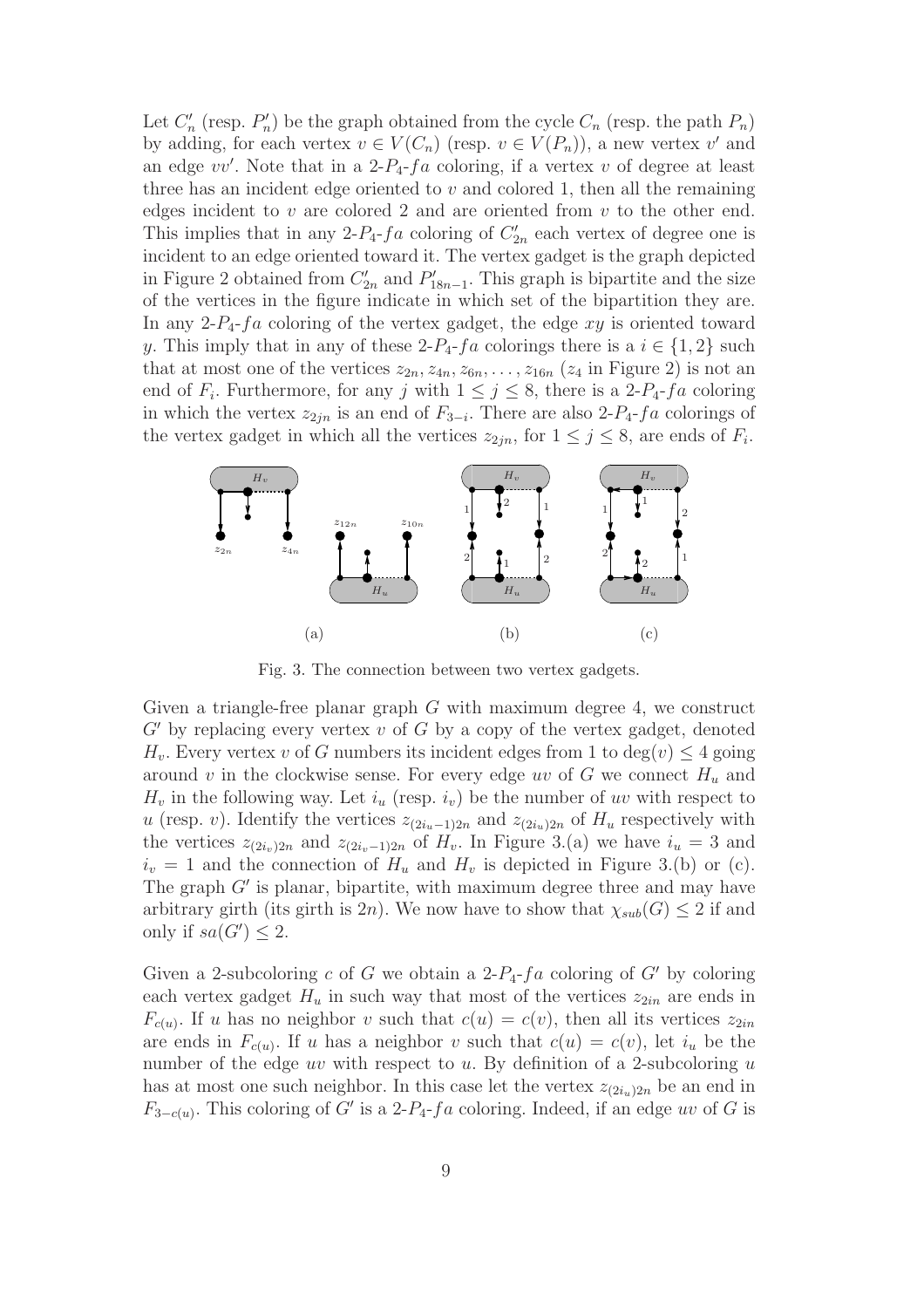such that  $c(u) \neq c(v)$ , then we see in Figure 3.(b) that the 2-P<sub>4</sub>-fa colorings of  $H_u$  and  $H_v$  fit. If an edge uv of G is such that  $c(u) = c(v)$ , then we see in Figure 3.(c) that the 2- $P_4$ - $fa$  colorings of  $H_u$  and  $H_v$  also fit.

Conversely, given a 2- $P_4$ -fa coloring of G' we obtain a 2-subcoloring of G by coloring each vertex u of G with the color  $i \in \{1,2\}$  that verify: most of the vertices  $z_{2jn}$  of  $H_u$  are ends of  $F_i$ . Since there is at most one vertex  $z_{2jn}$  that is not an end of  $F_i$ , the vertex u has at most one neighbor in G with the same color.

## 4.2 Proof of Theorem 5



Fig. 4. The vertex gadget and the edge gadget for the reduction of Theorem 5.

Given a planar graph  $G$ , we construct  $G'$  by adding to every vertex of  $G$  the vertex gadget depicted in Figure 4 and by subdividing every edge of G. The graph G′ is clearly planar, bipartite and 2-degenerated.



Fig. 5. 3- $P_4$ -fa coloring of A with conditions on  $x_1$  and  $x_2$ .

First, we comment on how to  $3-P_4$ -fa color the graph A depicted in Figure 5. Notice that if a vertex has two incoming edges colored 1 and 2, all its remaining incident edges have to be colored 3. In the first drawing, we impose that all the edges  $x_i y_j$  are oriented toward  $y_j$ . This implies that all the edges  $y_i z_j$  are oriented toward  $z_j$ , and that we just used two colors for these edges. This finally implies that all the remaining edges incident to the  $z_i$ 's have the same color, which is not allowed since each color induces a forest. In the second drawing, we impose that just one edge  $x_i y_j$  is oriented toward  $x_2$  and that the edges incident to  $x_1$  have the same color, 1. The edges  $x_2y_1$  and  $y_2x_2$  have to be respectively colored 2 and 3. This implies that the edges  $y_1z_i$  are oriented toward  $z_i$  and colored 3. This implies that the edges  $y_2z_i$  are oriented toward  $z<sub>i</sub>$  and colored 2. This finally implies that all the remaining edges incident to the  $z_i$ 's have the same color, which is not allowed. In the third drawing, we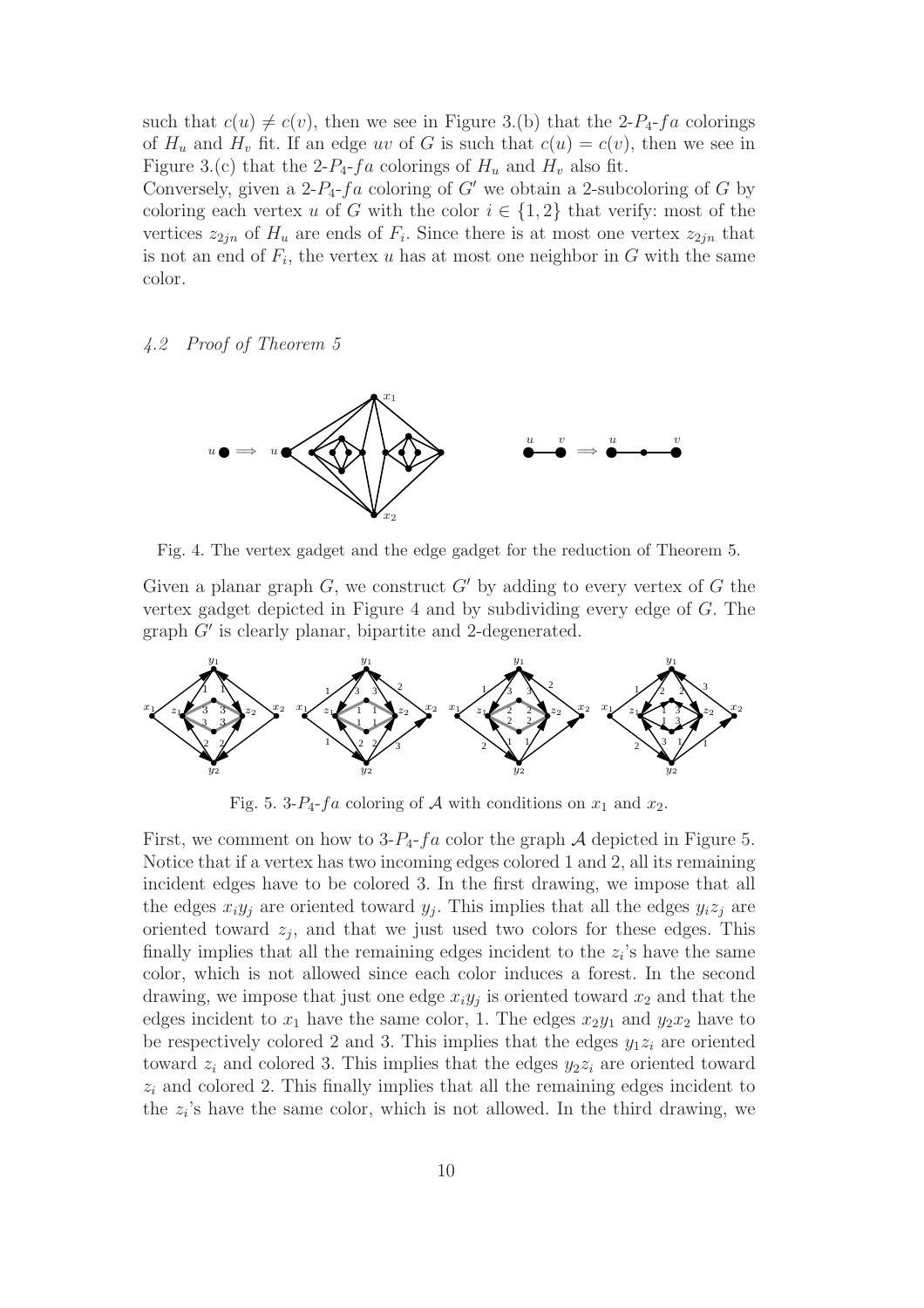impose that just one edge  $x_i y_j$  is oriented toward  $x_2$ , that the edges incident to  $x_1$  have distinct colors, 1 and 2, and that the edges  $x_1y_2$  and  $x_2y_1$  have the same color, 1. This implies that the edges  $y_1z_i$  are oriented toward  $z_i$  and colored 3. This implies that the edges  $y_2z_i$  are oriented toward  $z_i$  and colored 1. This finally implies that all the remaining edges incident to the  $z_i$ 's have the same color, which is not allowed. In the last drawing, we see a  $3-P_4-fa$ coloring of A in which only one edge is oriented toward  $x_2$ .

This implies that there is not much flexibility for coloring the vertex gadget in Figure 4. Actually, in any  $3-P_4$ - $fa$  coloring of the vertex gadget, the two edges incident to  $u$  have to be oriented toward  $u$  and so  $u$  is an inner vertex in exactly one forest. Indeed, if  $ux_1$  is oriented toward  $x_1$  en colored 3 then one copie of A, say  $A_1$ , has both edges  $x_1y_1$  and  $x_1y_2$  oriented from  $x_1$  to the other end. According to the possible  $3-P_4-f_a$  colorings of  $\mathcal{A}_1$ , this implies that either  $x_1$  is an inner vertex in  $F_1$  and  $F_2$  and that  $x_2$  is an end in  $F_1$ , either that in  $\mathcal{A}_1$  both  $x_2y_1$  and  $x_2y_2$  are oriented toward  $x_2$ . In the first case the possible 3-P<sub>4</sub>-fa colorings of  $A_2$  (the second copie of A) are such that  $x_2$  is an end in  $F_2$ . This implies that  $ux_2$  is colored 3 and oriented toward u, which is impossible since  $ux_1$  is also colored 3. In the second case  $\mathcal{A}_2$  should have only one edge oriented toward  $x_1$  and both edges incident to  $x_2$  oriented from  $x_2$ to the other end. Such  $3-P_4-fa$  coloring of  $\mathcal{A}_2$  would imply that  $x_2$  is an inner vertex in two forests which is impossible.

In any 3-P<sub>4</sub>-fa coloring of G', since any vertex  $u \in V(G)$  is an inner vertex in exactly one forest, say  $F_1$ , the edges incident to u that belong to an edge gadget must be colored 1 and must be oriented toward the subdivision vertex. Thus the edge gadget forces two vertices u and  $v \in V(G)$  to be inner vertices in distinct forests. Now we show that G is 3-colorable iff G' is  $3-P_4$ -fa colorable.

Assume that G has a 3-coloring c, then for any vertex  $u \in V(G)$  we color its vertex gadget in G' so that u is an inner vertex in  $F_{c(u)}$ . We then extend this 3-P<sub>4</sub>-fa coloring to G', which is possible since for any  $uv \in E(G)$  we have  $c(u) \neq c(v)$ . Conversely, suppose G' has a 3-P<sub>4</sub>-fa coloring, we color the vertices of G accordingly to the forest for which they are an inner vertex in the 3- $P_4$ - $fa$  coloring of  $G'$ . This produces a 3-coloring of  $G$ .

## 4.3 Proof of Theorem 6.1

The graph A depicted in Figure 6.(a) is such that in any of its  $3-S_n-f_a$  colorings if none of the edges  $y_1z_1$ ,  $y_1z_2$ ,  $y_2z_1$  and  $y_2z_2$  uses a given color, say 3, then one of these edges is not oriented from  $y_i$  to  $z_j$ . Furthermore, there is such  $3-S_n-f_a$  coloring of A for which only one of these edges is unoriented.

The graph B depicted in Figure 6.(b) is obtained using  $2n-1$  copies of A. The restrictions in the possible 3- $S_n$ -fa colorings of A imply that in any 3- $S_n$ -fa coloring of B one of the edges  $x_1y_1, x_1y_2, x_2y_1$  and  $x_2y_2$  is not oriented from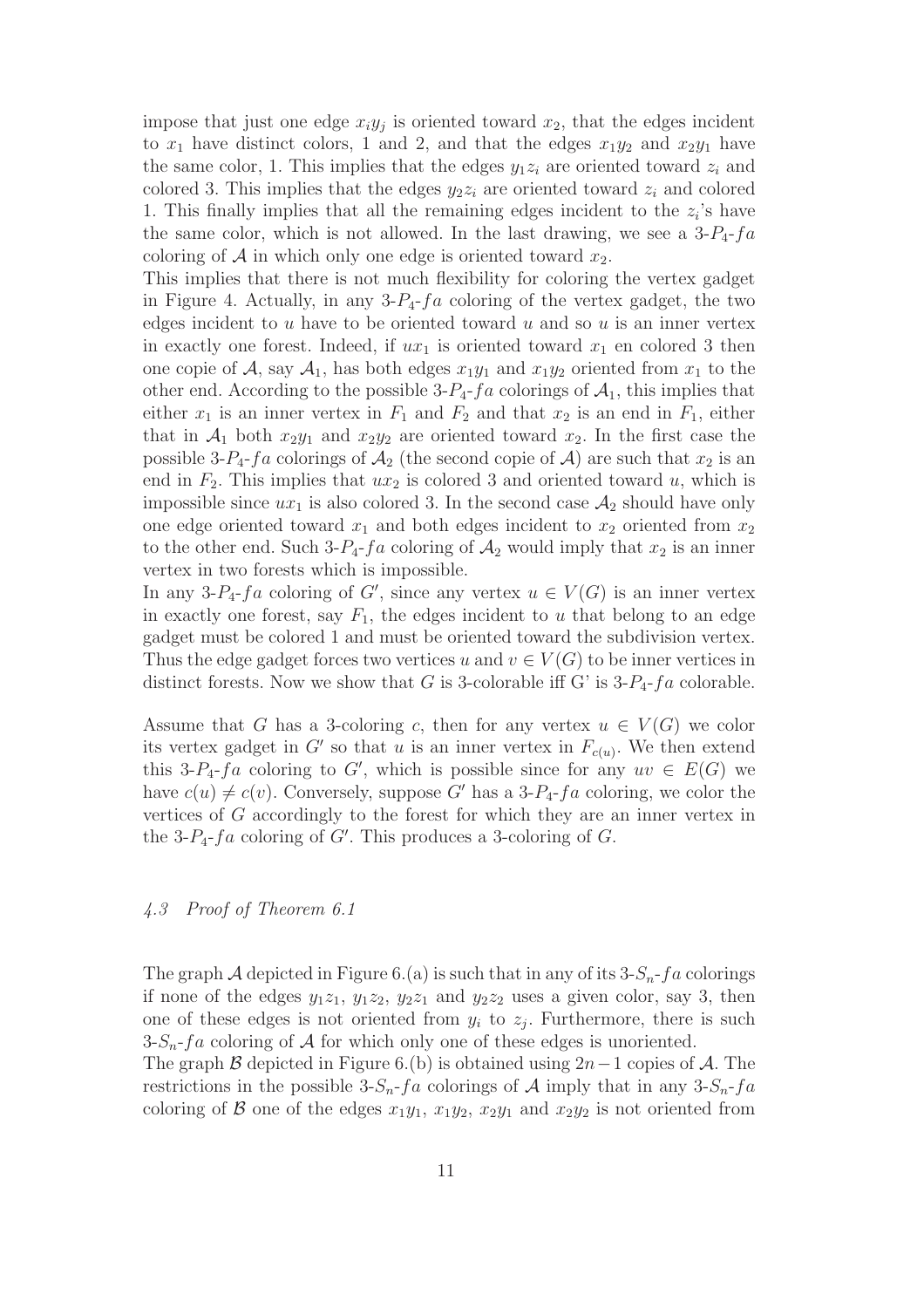

Fig. 6. (a) The graph  $\mathcal{A}$ , (b) The graph  $\mathcal{B}$  and (c) the vertex gadget of u.

 $x_i$  to  $y_j$ . Furthermore, there is a 3- $S_n$ - $fa$  coloring of  $B$  where  $x_1y_1$ ,  $x_1y_2$  and  $x_2y_1$  are oriented towards  $y_j$  and respectively colored 1, 2 and 3; and where the edge  $x_2y_2$  is unoriented and colored 1.

The graph vertex gadget depicted in Figure 6.(c) is obtained using  $6(n-1)$ copies of  $\beta$ . The restrictions in the possible 3- $S_n$ -fa colorings of  $\beta$  imply that in any of its  $3-S_n-f_a$  colorings, the vertex u is an inner vertex in exactly one forest (the edges  $ux_1$  and  $ux_2$  are both oriented toward u).

Given a planar graph  $G$ , we construct  $G'$  by adding to every vertex u of G the vertex gadget and by replacing every edge uv of G by a cycle  $(u, x_{uv}, v, y_{uv})$ where  $x_{uv}$  and  $y_{uv}$  are new vertices. The graph  $G'$  is clearly 2-degenerated, bipartite and planar. Now we prove that G is 3-colorable iff  $G'$  is  $3-S_n-f_a$ colorable.

If G has a 3-coloring c, for each vertex  $u \in V(G)$  we  $3\text{-}S_n$ -fa color its gadget so that u is an inner vertex in  $F_{c(v)}$ . Then we orient the remaining edges incident to u from u to te other end and we color them  $c(u)$ . It is clear that for any edge  $uv \in E(G)$ , since  $c(u) \neq c(v)$  the cycle  $(u, x_{uv}, v, y_{uv})$  of  $G'$  is properly  $3-S_n-fa$  colored. So the graph G' is  $3-S_n-fa$  colorable.

Conversely, the restrictions in the possible  $3-S_n-f_a$  colorings of a vertex gadget imply that if G' is  $3-S_n$ -fa colored any vertex  $u \in V(G)$  is an inner vertex in exactly one forest in  $G'$ . We define a 3-coloring c of G so that in  $G'$  any vertex  $u \in V(G)$  is an inner vertex in  $F_{c(u)}$ . Since for any cycle  $(u, x_{uv}, v, y_{uv})$  of G' the edges incident to u (resp. v) are colored  $c(u)$  (resp.  $c(v)$ ) then for any edge  $uv \in E(G)$  we have  $c(u) \neq c(v)$ . So c is a 3-coloring of G.

## 4.4 Proof of Theorem 6.2

Note that there is no  $2-S_n-f_a$  coloring of the path  $(a,b,c,d)$  where the edges ab and cd are oriented toward b and c and have distinct colors. This implies that in A, there is a forest, say  $F_1$ , such that both vertices  $a_i$  and  $b_j$  are inner vertices in  $F_1$ . This implies that in  $\mathcal{B}$ , the vertices  $a_i$  and  $a_j$  are respectively inner vertices in  $F_2$  and  $F_1$ . This implies that in  $\mathcal{C}$ , one of the  $a_i$ 's, say  $a_1$  (resp.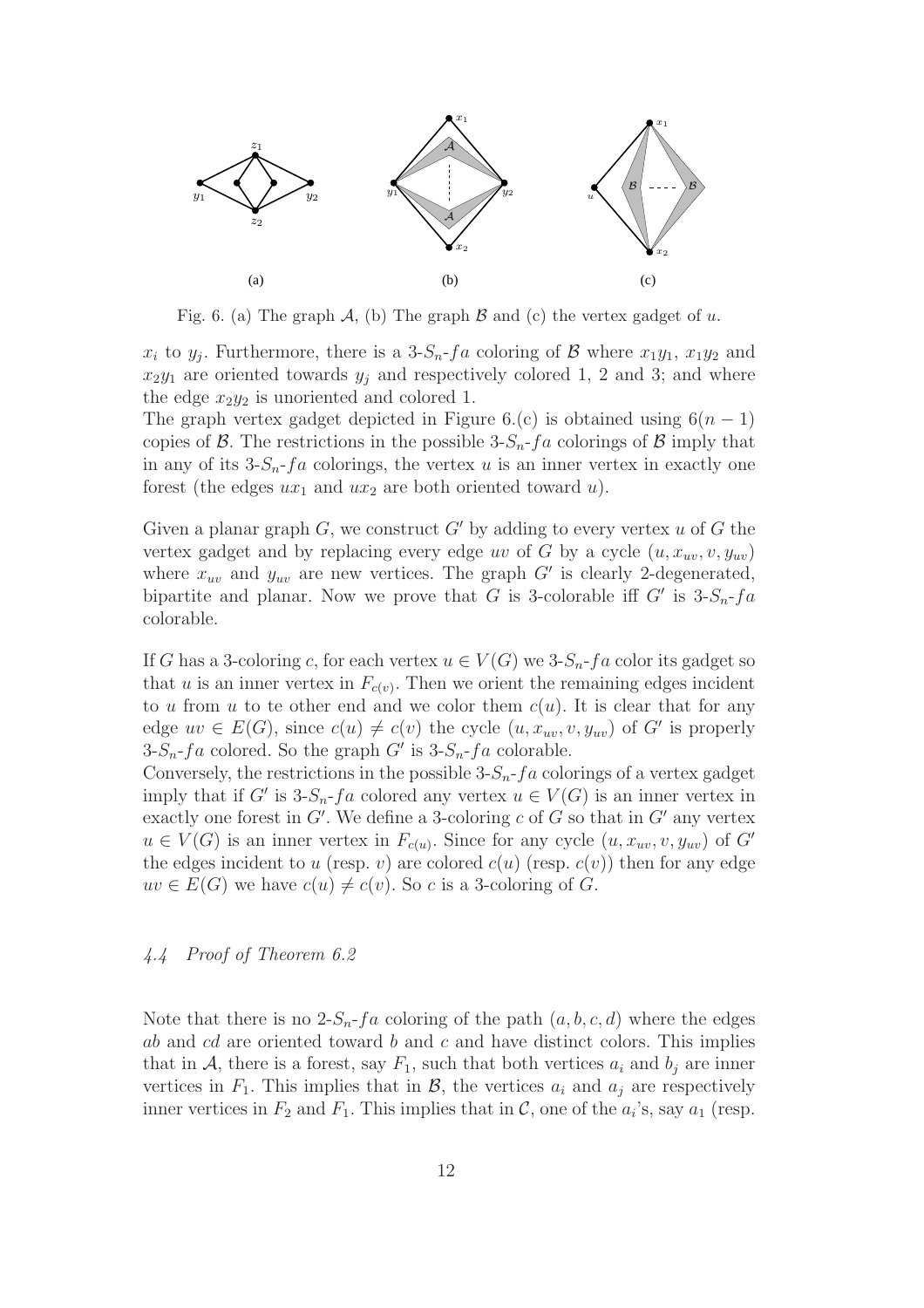

Fig. 7. The vertex gadget.

 $a_2$ ), is an inner vertex in  $F_1$  (resp.  $F_2$ ) and that  $a_3$  is an inner vertex in both  $F_1$  and  $F_2$ . This implies that at least one of the edges  $u'a_i$  is unoriented. The possible colorings of B also imply that in every  $2-S_n-f_a$  coloring of D where the edges  $ua_1$  and  $ua_2$  have the same color, one of these edges is unoriented. All this implies that in the vertex gadget (depicted in the right of Figure 7), the edge  $uu'$  is colored  $x \in \{1,2\}$  and oriented toward u and that u is incident to  $n-2$  unoriented edges colored  $3-x$ .

Given a triangle-free planar graph  $G$ , we construct  $G'$  by adding to every vertex  $u \in V(G)$  the vertex gadget depicted in Figure 7, right, and by subdividing every edge of G. A 2- $S_n$ -fa coloring of the vertex gadget forces an original vertex of G to be an inner vertex in at most one forest, say  $F_1$ , and to be incident to at least  $n-2$  unoriented edges of  $F_1$ . We consider now 2- $S_n$ -fa colorings of the edge gadget of an edge uv of  $G$ . If u and v are inner vertices in distinct forests, then we can  $2-S_n-f_a$  color the edges of the edge gadget and orient them toward the subdivision vertex. If  $u$  and  $v$  are inner vertices in the forest  $F_1$ , then both edges of the edge gadget have to be unoriented edges colored 1. Thus u and v are now incident to  $n-1$  unoriented edges of  $F_1$ . This shows that G has a 2-subcoloring if and only if G' has a  $2-S_n-f_a$  coloring.

#### References

- [1] O. Borodin, A.V. Kostochka, J. Nešetřil, A. Raspaud, and E. Sopena. On the maximum average degree and the oriented chromatic number of a graph. Discrete Math., 206:77–89, 1999.
- [2] O.V. Borodin, A.V. Kostochka, and D.R. Woodall. Acyclic colorings of planar graphs with large girth. J. London Math. Soc., 60:344–352, 1999.
- [3] A. Brandstädt, V. B. Le, and J. P. Spinrad. Graph classes: a survey. SIAM Monographs on Discrete Mathematics and Applications. Society for Industrial and Applied Mathematics (SIAM), Philadelphia, PA, 1999.
- [4] H. Broersma, F. V. Fomin, J. Nešetřil, and G. J. Woeginger. More about subcolorings. Computing, 69(3):187–203, 2002.
- [5] J. Fiala, K. Jansen, V.B. Le, and E. Seidel. Graph subcolorings: Complexity and algorithms. SIAM J. Discrete Math., 16(4):635–650, 2003.